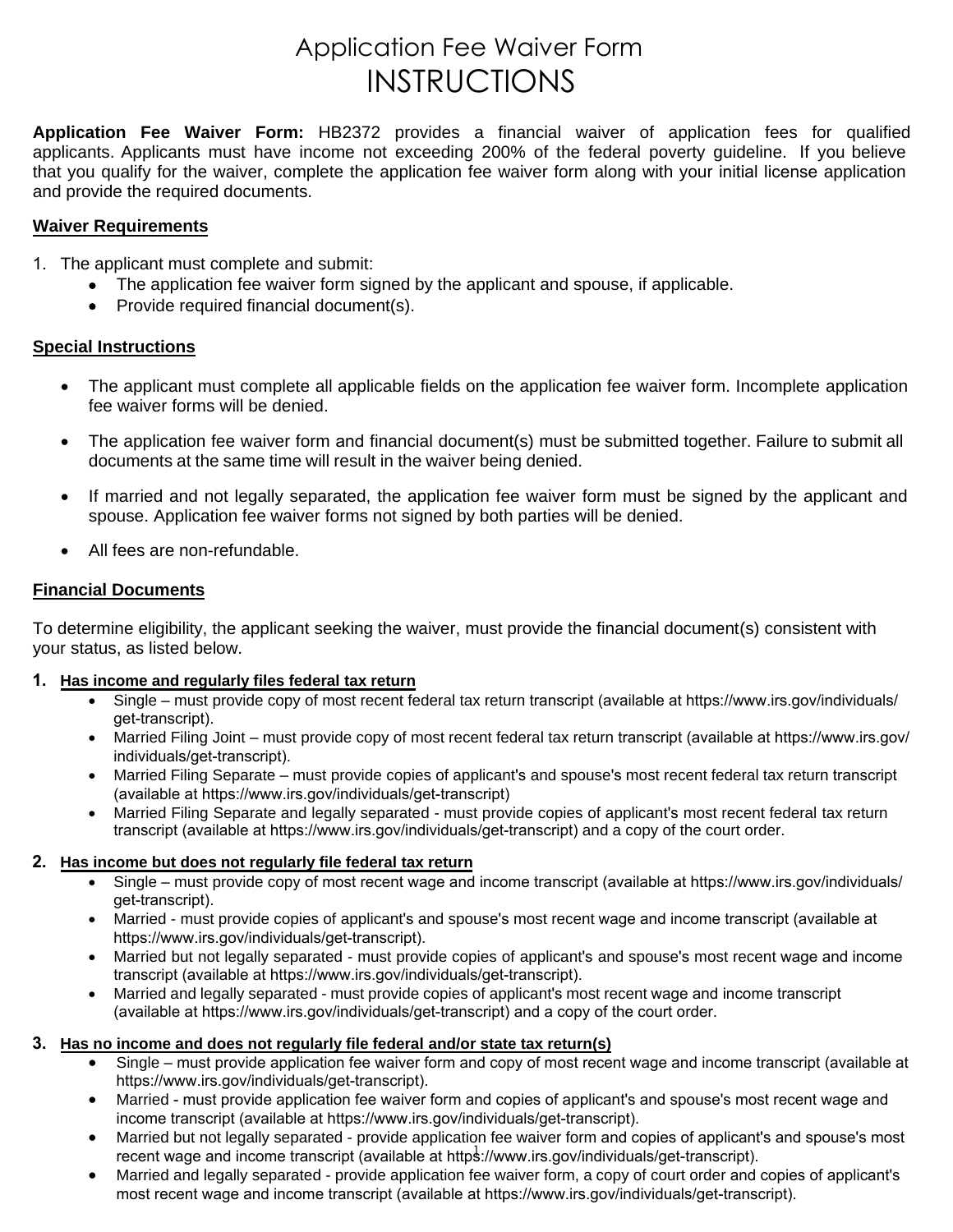

1740 West Adams Street, Suite 3407 Phoenix, AZ 85007 PH: 602-589-8353

## **Application Fee Waiver Form APPLICANT INFORMATION**

| <b>ALL FIELDS ARE REQUIRED</b>                                                                                                                                                                                                                                                                                                             | Date                                                                                                              |
|--------------------------------------------------------------------------------------------------------------------------------------------------------------------------------------------------------------------------------------------------------------------------------------------------------------------------------------------|-------------------------------------------------------------------------------------------------------------------|
| Legal Name (Last, first, middle initial)                                                                                                                                                                                                                                                                                                   | Social Security #                                                                                                 |
| Other Legal Name (Last, first, middle initial) (Maiden)                                                                                                                                                                                                                                                                                    |                                                                                                                   |
| <b>Street Address</b>                                                                                                                                                                                                                                                                                                                      | City, State, ZIP Code                                                                                             |
| Primary Phone Number   Other Phone Number                                                                                                                                                                                                                                                                                                  | <b>Email Address</b>                                                                                              |
| <b>Marital Status</b><br>Separated<br>Single<br>Married<br>Widowed<br>Divorced<br><b>Filing Status</b><br>Single<br>Married Filing Jointly<br><b>Head of Household</b><br>Qualified Widow with Dependents<br>Document(s) Submitted With Waiver Form<br>Applicant's Federal Tax Return Transcript<br>Spouse's Federal Tax Return Transcript | <b>Married Filing Separately</b><br>Applicant's wage and income transcript<br>Spouse's wage and income transcript |
| <b>Total Annual Gross Income:</b><br>Year of Total Annual Gross Income:                                                                                                                                                                                                                                                                    | <b>Family Size:</b>                                                                                               |
| Spouse Legal Name (Last, first, middle initial)                                                                                                                                                                                                                                                                                            | Spouse Social Security #                                                                                          |
| <b>Street Address</b>                                                                                                                                                                                                                                                                                                                      | City, State, ZIP Code                                                                                             |
| Primary Phone Number   Other Phone Number                                                                                                                                                                                                                                                                                                  | <b>Email Address</b>                                                                                              |